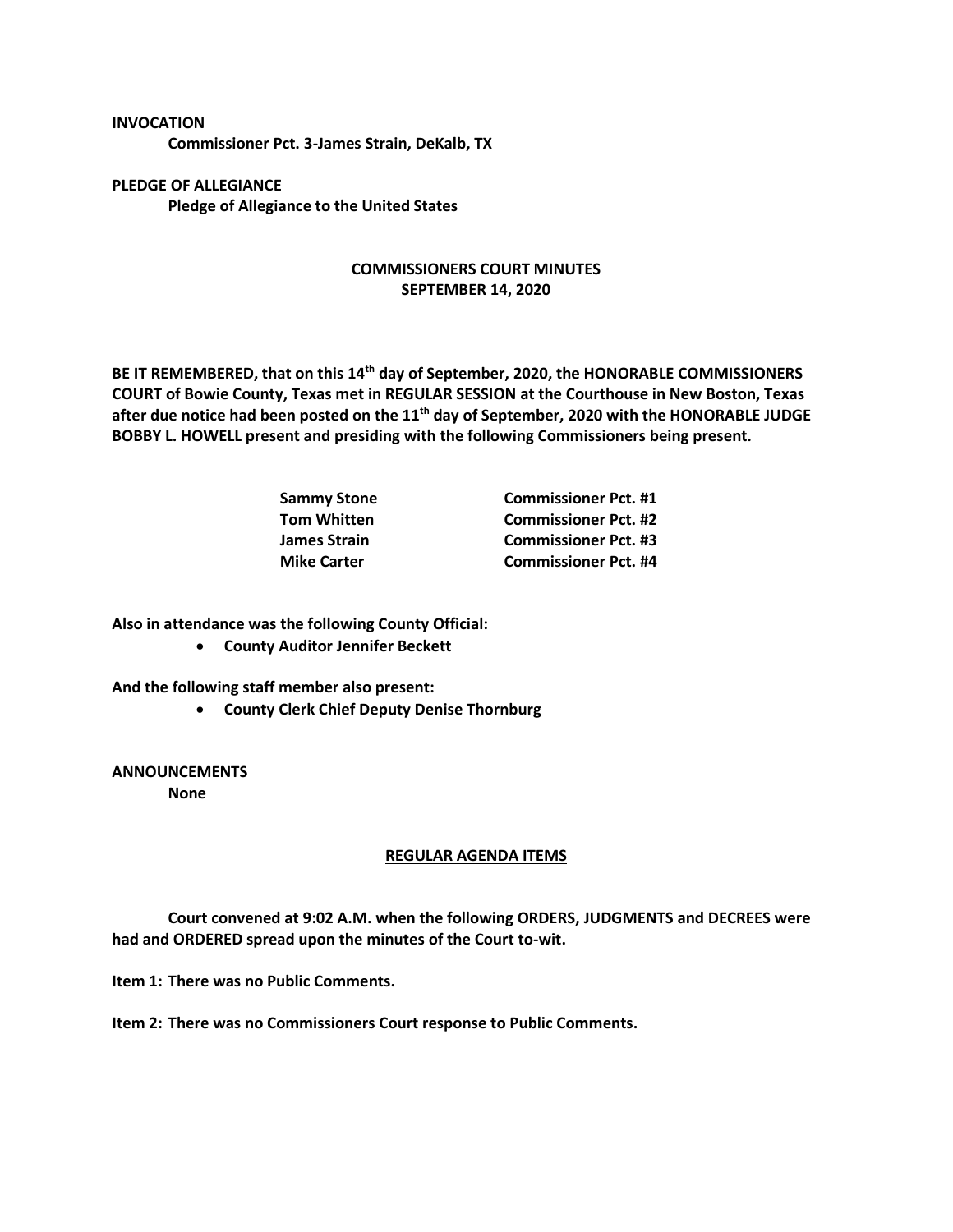- **Item 3: On this 14th day of September, 2020, a motion was made by Commissioner Sammy Stone and duly second by Commissioner Mike Carter to approve bonds for Auditor Jennifer Beckett, Assistant Auditor Judith McKay and Judge Catie Hawkins. Motion was put to a vote and all Commissioners voted yes and none voted no. Motion carried.**
- **Item 4: On this 14th day of September, 2020, a motion was made by Commissioner Mike Carter and duly second by Commissioner Tom Whitten to approve the resale of properties acquired at a delinquent tax sale (See Exhibit "A"). Motion was put to a vote and all Commissioners voted yes and none voted no. Motion carried.**
- **Item 5: On this 14th day of September, 2020, a motion was made by Commissioner James Strain and duly second by Commissioner Mike Carter to accept County Road 4291 in DeKalb, Texas as a County Road. Motion was put to a vote and all Commissioners voted yes and none voted no. Motion carried.**
- **Item 6: On this 14th day of September, 2020, a motion was made by Commissioner James Strain and duly second by Commissioner Sammy Stone to approve enrolling county employees in TAC's Cybersecurity Training. Motion was put to a vote and all Commissioners voted yes and none voted no. Motion carried.**
- **Item 7: On this 14th day of September, 2020, a motion was made by Commissioner Mike Carter and duly second by Commissioner Sammy Stone to approve the Bowie County Policy on Cell Phone Usage. Motion was put to a vote and all Commissioners voted yes and none voted no. Motion carried.**
- **Item 8: On this 14th day of September, 2020, a motion was made by Commissioner Tom Whitten and duly second by Commissioner James Strain to approve the Bowie County Credit Card Policy as presented. Motion was put to vote and all Commissioners voted yes and none voted no. Motion carried.**
- **Item 9: On this 14th day of September, 2020, a motion was made by Commissioner Mike Carter and duly second by Commissioner Sammy Stone to approve the First Contract Renewal for the Statewide Automated Victim Notification Service (SAVNS) Contract Number 20202144900- 317-01. Motion was put to a vote and all Commissioners voted yes and none voted no.**

**Motion carried.**

**Item 10: On this 14th day of September, 2020, a motion was made by Commissioner Tom Whitten and duly second by Commissioner Mike Carter to approve the SAVNS Maintenance Grant Contract OAG Contract Number 2110633. Motion was put to a vote and all Commissioners voted yes and none voted no. Motion carried.**